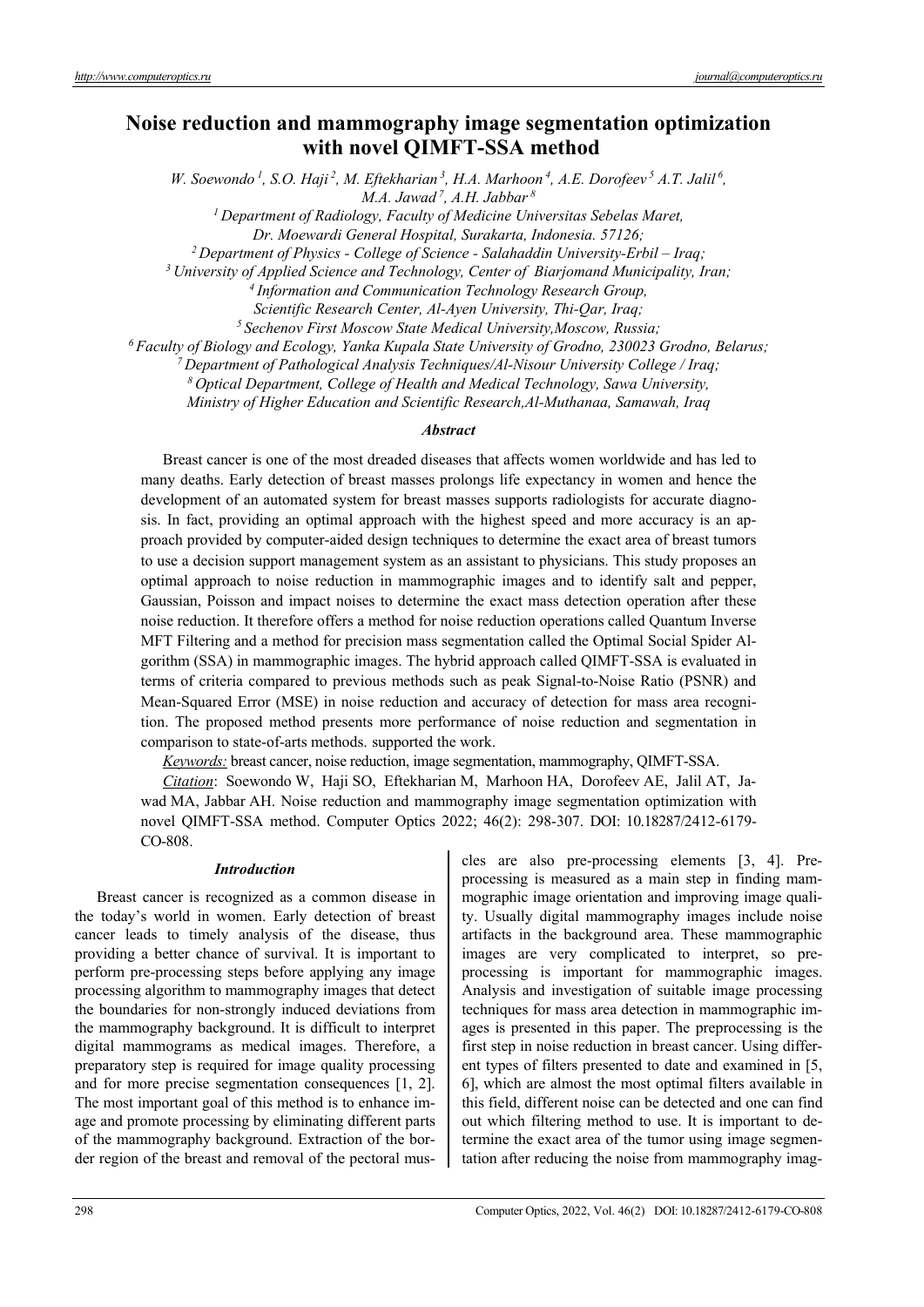es. A common strategy for segmentation involves using an image segmentation method to detect local spots on an image to generate a possible outputs network. Therefore, this study presents a method based on an optimized Social Spider Algorithm (SSA) for segmentation of mammographic images with the aim of precise mass areas detection.

# *Literature review*

Optimizing the mass area from mammographic images based on noise reduction and image segmentation is one of the important steps before classifying the type of masses that this research will address. Therefore, studying previous methods of noise reduction and segmentation with the aim of tumor area determination in mammographic images is an important issue that can overshadow future processes. Therefore, this section is divided into two general sections, including a study on noise reduction of mammography images and image segmentation operations.

# *Noise reduction-based studies*

First, there is a need to examine in detail some of the noise in mammographic images. The noises that affect mammographic images are salt and pepper, Gaussian, Poisson and impulse noises. Noises are random fluctuations in image intensities and appear as grains or particles in mammographic images. The image shows the difference in intensity values instead of the original values when the noise is affected.

- Salt and Pepper Noise: Also referred to as impulse valued noise. Other names for this noise include Spike Noise, Random Noise or Independent Noise [7]. The main reason for the noise of salt and pepper in the image is the sharp and sudden disturbance of the image signal. When the image is affected by this type of noises, then the original pixel values are replaced by the pixel values of the noises, eventually the original intensity value can be changed. The presence of such a noises results in inaccurate results and low accuracy in the detection of mass areas. This noise appears as black and white dots in the images. This noise limits the lowest or highest intensities such as 0 or 255, respectively.
- Gaussian Noise: The Gaussian noise follows the Gaussian distribution, meaning that each pixel in the noise image contains the amount of random Gaussian distributed noise and the original pixel value. This noise is due to electronic circuit noise and sensor noise [8].
- Poisson Noise: This type of noise is also called photon noise. This noise is due to the numerical behavior of electromagnetic waves such as X-rays and gamma rays. Poisson noise in the mammogram unit affects the photons. This type of noise follows the Poisson distribution [9].
- Impulse Noise: This noise can be treated as a multiplier noise. The behavior of this noise is similar to Gaussian noise.

There have also been studies of noise reduction from mammographic images, the most recent and optimal ones. In [10] noise has been studied in mammographic images. The noise level in mammographic images strongly influences image analysis and classification accuracy. Therefore, noise reduction in mammography images is an important task. The noise in medical images depends on the imaging modalities. The dominant noise in mammography images is quantum noise. The purpose of this work is to investigate different filters including mean filter, middle filter and different size Wiener filter in window using standard criteria (digital database for mammography screening) DDSM dataset. The higher the noise rating resulted to higher the Peak Signal-to-Noise Ratio or PSNR, the better the image quality than the restored image. The image quality of the restored filters was evaluated with PSNR value. Based on the results, the  $3 \times 3$  3 window size Wiener filter gives a better result for noise reduction in mammographic images.

In [11], non-local noise analysis-based methods for mammographic nanoparticles have been studied. X-ray grating-based mammography can revolutionize the radiological approach to chest imaging because it works well with conventional X-ray tubes and can recover in a repeat scan, weakness, differential phase, and dark field. However, the images, especially the differential phase and dark field images, are contaminated by noise, which worsens the image quality and makes noise reduction in the image imperative. In this paper, non-local noise-based methods presented as a method for noise reduction for Xray grating-based mammography images. Since pixel noise variance can be estimated by noise analysis, nonlocal methods based on noise analysis employ the similarity and dispersion of noise variance to measure pixel intensity as a weighted average weight. To estimate. In addition, in order to more accurately estimate the noise variance for better image quality, a two-step method called non-local noise-based methods, or NLM-NANLM, is proposed. Numerical simulation, sample model and mammography results all confirm the effectiveness of the proposed method.

Pre-processing of digital mammograms of the breast areas using adaptive weighted frost filter is presented in [12]. Mammography is the most effective tool for early detection in patients with breast cancer because it can detect cancer up to two years before the tumor is shown. Pre-processing and post-processing of mammographic image identification process involves high computational cost. Initial processing is one of the essential elements of any imaging method, the most important of which is the implementation of such a process that it can improve the image quality, where it is suitable for further analysis and extraction of important data. This article is about preprocessing, which is very important in mammographic image analysis because of the poor quality of mammography because they are captured at low doses, while too much radiation may endanger the health of the patient. Many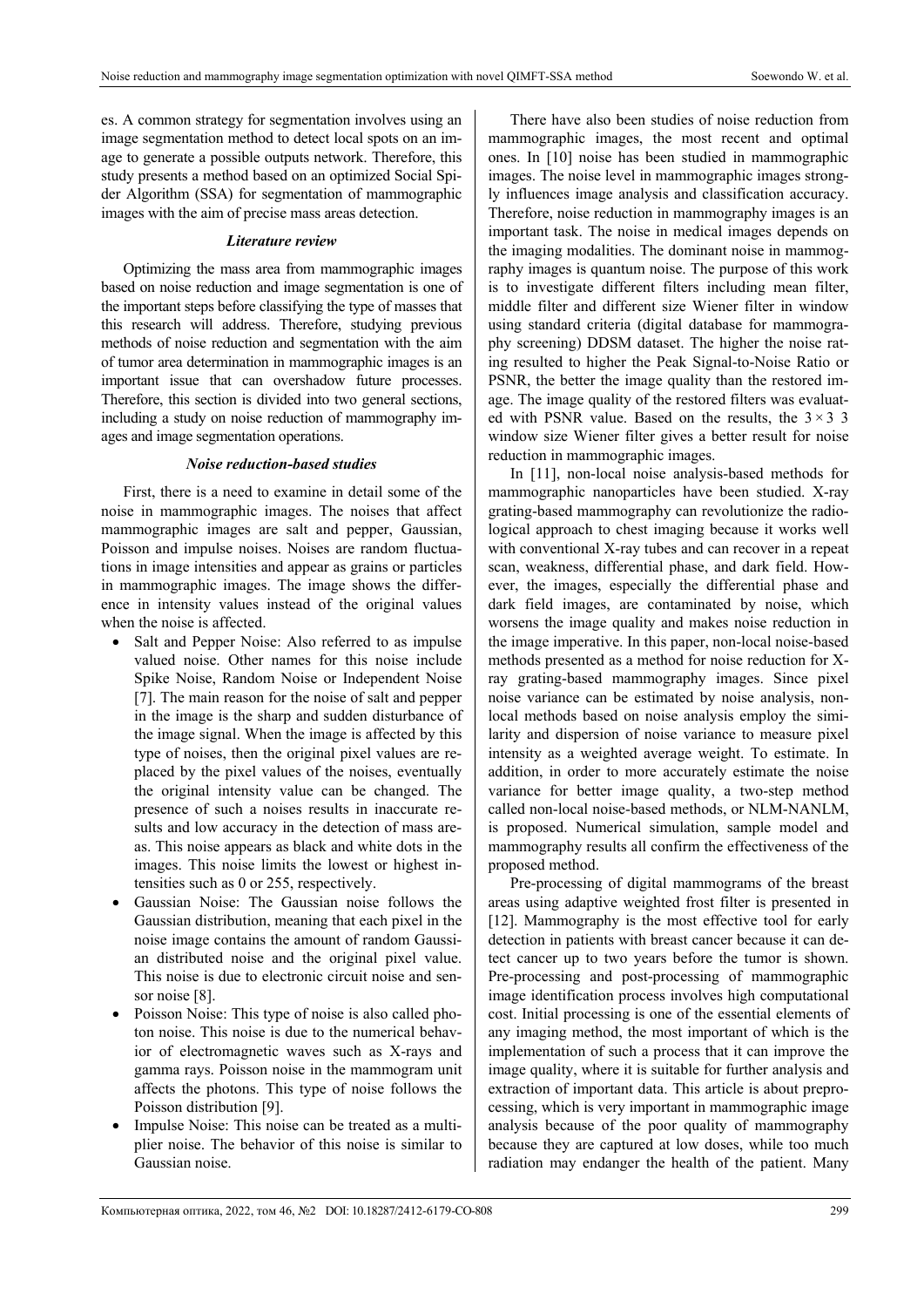techniques have been used to improve image quality, image smoothing and noise restoration. Experimental results conclude that the proposed adaptive weight freeze filter is the best choice for eliminating noise from mammographic images and performs better than that. Comparison of the proposed technique with the various techniques available is both qualitative and quantitative. Experiments of this article have shown that the proposed method yields better results than existing techniques.

In [13], the impulse noise reduction in ultrasound mammography images proposed using the modified Homogeneity Modified Bayes Shrink (HMBS). It used seven different criteria to assess image quality. The pixel intensities are first replaced with homogeneous neighborhood averages, and then the HMBS threshold value is used to detect homogeneous zones from areas with noise from uniform filters. In [14], a deep learning-based approach is used to reduce noise in mammographic images with a physics-driven data augmentation approach. In this study, a deep learning approach based on Convolutional Neural Network (CNN) is proposed to reduce mammographic noise to improve image quality. The noise level is first increased and the ensemble transmission is used to convert Poisson noise to white Gaussian noise. Using this data augmentation, a deep network is trained to learn image noise mapping. The results represented the optimal noise reduction in comparison to previous methods such as BM3D and DNCNN.

# *Segmentation-based studies*

Dissecting cancerous masses in mammograms due to problems such as low contrast, undefined, fuzzy or split boundaries and the presence of severe malformations is a challenging task studied in [15]. These facts complicate the development of computer-aided diagnostics or CAD systems to assist radiologists. In this paper, a new mass separation algorithm for mammograms based on robust multifunctional features and automated and maximal estimation has been proposed to present a Maximum a Posteriori (MAP). The proposed segmentation method consists of four steps: a dynamic contrast enhancement scheme applied to a selected Region of Interest (ROI), correction of background infiltration by matching templates, recognition of mass candidate points by posterior probabilities based on multiple scales Strong integration feature and final definition of the mass area by a MAP scheme. This method of segmentation is based on 480 ROIs used by Ground Truth and two radiologists. Three statistical criteria have been used to compare its effectiveness with advanced segmentation methods. Experimental results represented that the developed methods can compare ill-defined or thickened wastes with other algorithms. Integrating it into a CAD system may help radiologists.

In [16] the classification and diagnosis of breast cancer in mammographic images is presented with a combination of wavelet analysis and Genetic algorithm. According to this article, there is growing concern today about the sensitivity and reliability of detecting malformations in both views of the mammographic images of the cranial-ear (CC) and lateral oblique (MLO). This article presented a set of computational tools to help segment and identify mammograms that contain masses or masses in CC and MLO views. An artifact removal algorithm is first run using the gray level enhancement and gray level amplification method based on wavelet transform and Wiener filter. Finally, a method is used to identify and divide the masses using multiple thresholds, wavelet transforms and Genetic algorithms in mammograms randomly selected from the Digital Mammography Screening Database (DDSM). The developed computer method was evaluated using Area Overlap Metric (AOM). Experiments represented that the proposed method had the potential to be used as a basis for mammogram mass segmentation in CC and MLO views. Another important aspect is that this method overcomes only the analysis of CC and MLO representation.

In [17] also presented a semi-supervised fuzzy GrowCut adaptive algorithm for segmentation of Region of Interests mammographic images. This article proposed a semi-supervised version of the GrowCut algorithm that is studied by modifying the automata evolution law by adding a Gaussian fuzzy membership function to model undefined boundaries. In this method, manual selection of suspected lesion points is replaced by a semiautomatic step, where only the internal points are selected using the differential evolution algorithm. This method was evaluated using 57 lesion images obtained from the MiniMIAS database. Results were compared with BEMD, BMCS, wavelet analysis, LBI, topographic approach and MCW semi-surveillance approaches. The results show that due to the similarity between the segmentation results and the images with the Grand Tract, the method yields better results for the hybridized, thickened and poorly obtained lesions.

In [18], various methods of decoding and encoding by using Convolutional Neural Network are used to mammography image segmentation. The Convolutional Neural Network structure uses both SegNet and UNet. The approach of this research can simultaneously distinguish the masses from the images. The high accuracy of this research in segmentation operations with the aim of identifying the masses, demonstrated its functional superiority over its previous methods.

Other similar approaches to the same article have already been presented. For example, in [19], deep learning based on the 2-Conductive UNet method has been used to segment fibrous and fibroglandular tissue. Multi-task segmentation is also presented in several sections of mammography images to find deep masses based on deep learning and standard Convolutional Neural Network method [20]. Deep learning and V-net Convolution Neural Networks have also been used for segmentation of mammographic and prostate images [21].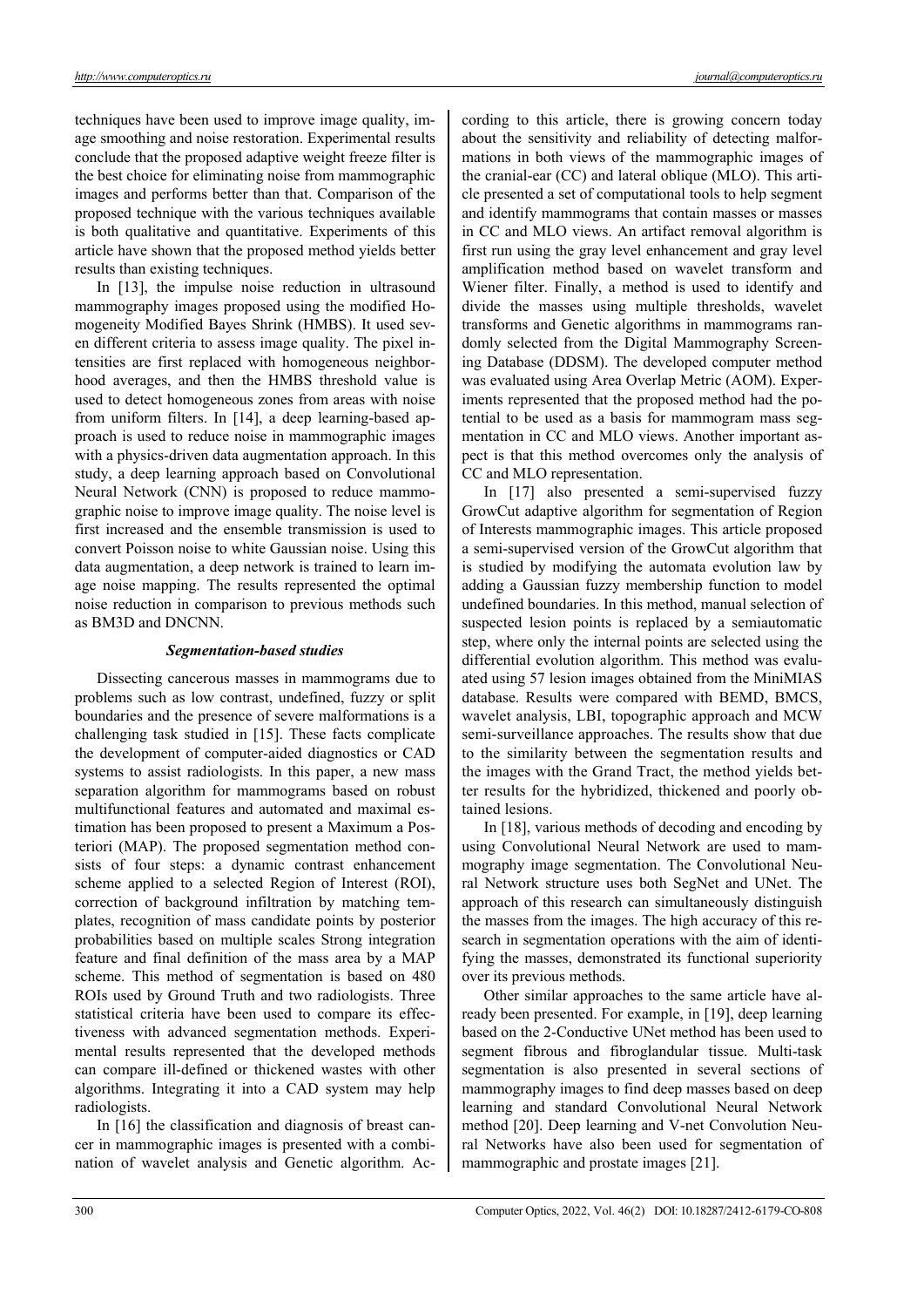In [22], a new fast unsupervised nuclear segmentation and classification scheme proposed for automatic allred cancer scoring in immunohistochemical breast tissue images. Adaptive local thresholding and enhanced morphological procedure used for extraction and segmentation. The obtained result represented 98 % accuracy for tumor area determination. In [23] the segmentation of mammographic images with the aim of identifying and classifying benign and malignant masses is presented with an optimal region grow approach. In the pre-processing phase, Gaussian filtering is used to noise reduction. The Dragon Fly Optimization (DFO) algorithm is then used for image segmentation and then the combined approach of GLCM and GLRLM to extract features as input to the Feed Forward Neural Network (FFNN) method with Back Propagation (BP) training Used. The results represented the 97.8 % accuracy.

Further studies have been performed on the segmentation and detection of breast cancer masses from mammographic images which can be reviewed in general. In [24], region growing segmentation technique with a specific threshold cell neural network was used to segment and detect breast cancer masses. An optimization in detection and classification is also performed with the genetic algorithm. The accuracy of this method is 96.47 %. The use of microarray images to detect breast cancer masses has been studied in [25] with 95.45 % accuracy in detection. The use of Back Propagation neural network for segmentation and detection studied in [26] with 70.4 % detection accuracy. Using the Bayesian theory-based with Naive Bayesian classification method in mammography images with accuracy of 98.54 % is presented in [27]. In [28] an adaptive intelligent decision making system for the detection of breast cancer has been used for mammography images based on regression-based evolutionary methods. Breast cancer recurrence in [29] are presented using optimized ensemble learning or HBPCR method in abbreviation with an accuracy of 85 % of tumor area detection

### *Proposed method*

He main purpose of this study is to present a noise reduction and image segmentation approach to determine the exact area of breast tumors and the principles of the type of mass detection and classification. This approach have two main parts that apply the principles of image processing, machine vision, and statistical and analytical pattern recognition, including pre-processing with the aim of mammographic images noise reduction with presented method means Quantum Inverse MTF Filtering. The segmentation aims to accurately determine the mass area using the optimized Social Spider Algorithm (SSA).

# *Pre-processing phase*

At the first, it is necessary to normalize images. In pre-processing phase, input data must be normalized which have noise and need to enhance. Resizing images to a specified size used with logical filtering named

Quantum Inverse MTF Filtering. After the preprocessing steps, the input image is normalized. Each single image in the combination of local threshold and Active Contour is represented by a two-dimensional array of pixels whose values are integers in the range [0, 255]. Local thresholding does the initialization of the images in two steps. Initially, the input noise image is considered as the initial image, which will be used to eliminate the image noise. This is used as local search operators to improve the initial images using the Inverse MFT Filtering method.

The use of local thresholds and Active Contours has been chosen because it is computationally faster than other methods and offers significant results in the work literature. Thus, at the end of the first step, there will be a decomposed image. In the second step, the thresholding is performed on the detail coefficients and one of these decomposed parts is randomly selected and sent to a reconstruction operation. The reconstruction section can be defined as follows:

- Gauss Fading: Filter image using a Gaussian filter. The filter size is selected at random between values of  $3 \times 3$  pixels and  $5 \times 5$  pixels.
- Means Filter (Averaging Filter): Filter image using a mean filter.
- Intensity Change: All image pixels are multiplied by a similar criterion selected at random in the [0.7, 1.3] range.
- Adaptation of light intensities to quantum and inverse processing that performs the Quantum Inverse structure by Inverse MFT Filtering.

Then the following will be apply:

- One-Point Raw: A row of pixels selected randomly.
- One-Point Column: A column of pixels selected randomly.
- Point-to-Point Random: Each pixel is selected from the decomposing until a new image is created randomly.

Identifying all the points as rows and columns in the image and diagonally to reduce the maximum noise in Quantum MFT.

When the selection value is less than the range [0,1] lower than local search rate in the Quantum Inverse MFT Filtering algorithm after decomposing, a new image may pass through the local search operator. All of its image is individually sorted by its pixel value, and the best coefficients in the image are considered as a quantum value of the work in progress when the decomposing is complete.

A signal in mammographic images may be broken down into multiple displaced or resized displays of features known in the feature extraction process. Local thresholding and Active Contour can be used to decompose an image into its components. In fact, image segmentation can be done by applying Quantum Inverse MFT Filtering with local thresholding and Active Contour. In this case, Quantum Inverse MFT Filtering based local thresholding and Active Contour coefficients can be eliminated some details. Local thresholding and Active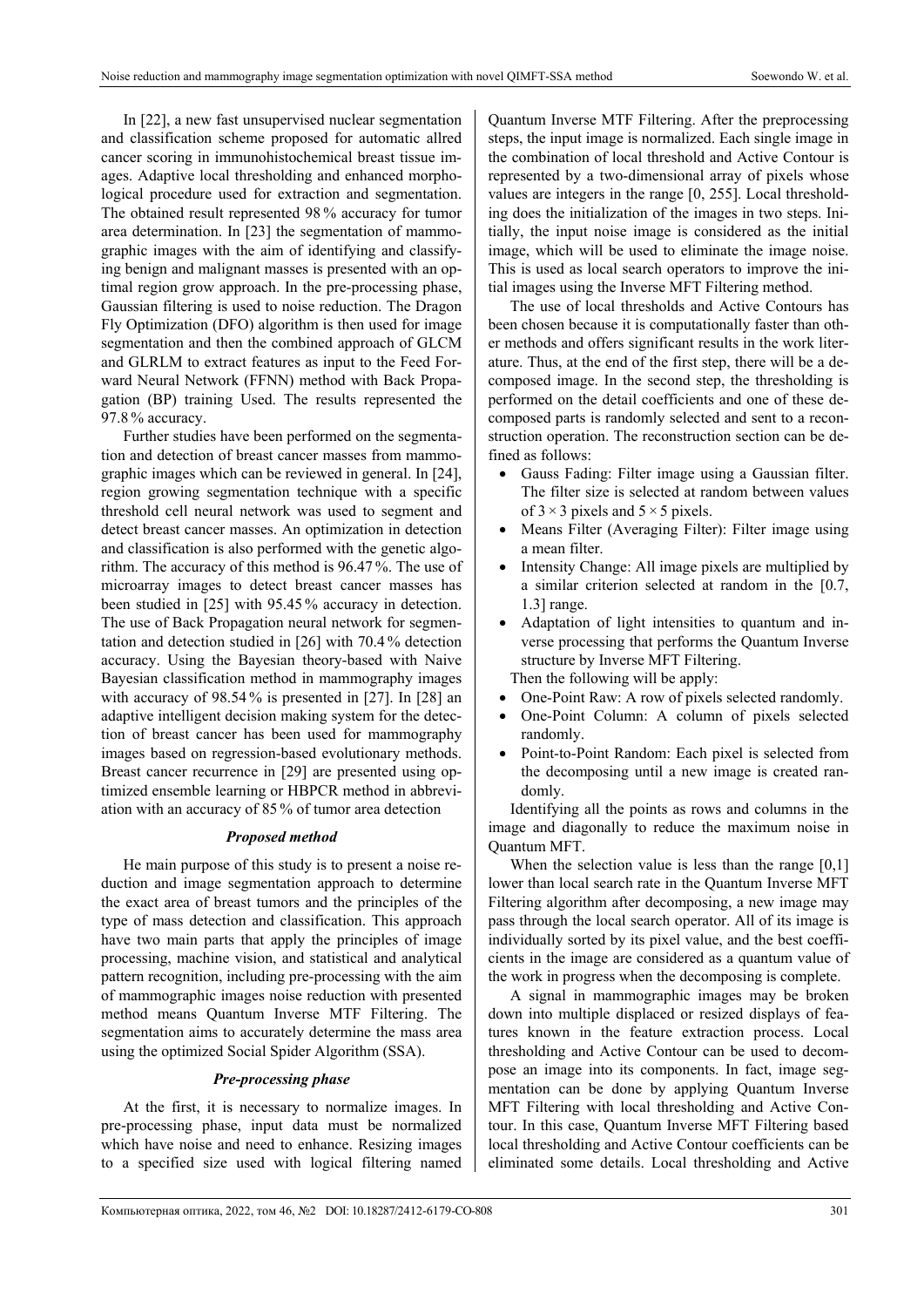Contour based Quantum Inverse MFT Filtering have the great advantage of separating fine details in an image. Active Contour can be used to isolate fine-grained details of an image, while local thresholding can detect gross details and combine fine-grained details and read all rows and columns linearly and diagonally, structurally Quantum Inverse MFT Filtering satisfies to keep minimum noise in the mammographic image. Quantum Inverse MFT Filtering-based local thresholding and Active Contour can produce a much smoother display. A local threshold Function and Active Contour with Quantum Inverse MFT Filtering have two main features, first of which the function is oscillatory or has a wave appearance such as equation (1).

$$
\int_{-\infty}^{0} \Psi(t) \, |^{2} \, dt < \infty. \tag{1}
$$

In this case most of the energy at  $\psi(t)$  is limited to a finite period of time whose relation is in form equation

$$
\int_{-\infty}^{0} \Psi(t) dt = 0.
$$
 (2)

The proposed method is generally calculated to reduce the noise in equation.

$$
Method(I) = (\sum_{\Omega} \sqrt{1 + \beta^2 |\nabla I|^2}) + \frac{\lambda}{2} (I - I_0)^2.
$$
 (3)

Function (3) is aware of the edges of the image and tries to preserve the important features of the image.  $(I - I_0)^2$ Section guarantees a certain degree of validity between the evaluated image and the original image, in which the *I* evaluated image and the  $I_0$  image are noisy.  $\nabla I$ . Parameter is the period of adjustment of the sum of the variations,  $\beta$  and  $\lambda$  are the balancing parameters and  $\Omega$  is the sum of the points in the image. By minimizing equation (3), the goal is to reduce the overall image variability by maintaining accuracy.

### *Image segmentation phase*

Image segmentation is cited as a complex process in digital image processing systems. This complexity stems from the fact that precise identification of the image space requires identifying points of the beak based on the background and foreground. In this section, the edge detection is also possible, and based on the edges, different areas can be separated from each other. It separated in terms of light intensity and color. In fact, the output of the pre-processing section, which performs noise reduction and mammography operations is the input of the segmentation image. Social Spider Algorithm is used for image segmentation. The reason for using this algorithm have two reason, first an image is known as the search space, and this search space can be considered as a correction part by the segmentation operation. Therefore, segmentation improvement can complete dimensionality, features selection and extraction operations as well as complete classification to increase the accuracy and evaluation and validation criteria as much as possible. Second, as well as the high execution speed and convergence and non-local optimum trapping in image processing systems with this algorithm, it can be another issue to choose from in this section. It is necessary to explain the basic theory of this algorithm and then equate it with the segmentation image.

The Social Spider Algorithm formulates the search space of the optimization problem as a very high spider web. Each position on the web presents a practical solution to the optimization problem and all practical answers to the problem that has the answer on the web. The thread is used as the vibration transfer medium produced by the spiders. Each spider on the web demonstrates the ability to find the position and fit the solution based on the objective function as well as the ability to find food sources in the position. Spiders can move freely on the web, but cannot leave the web until they have found a practical answer to the optimization problem. When a spider moves to a new position, it produces a vibration that propagates throughout the web. Each vibration holds the information of one spider, and the other spiders receive information until it receives the vibration.

It is necessary to provide an equivalent in the segmentation image with the Social Spider Algorithm. In fact, the image is referred to as the search space or the web in the Social Spider Algorithm. It is necessary to create an initial population of spiders on the search space or image that is web. In fact, spiders will be the agents. The spiders move on the web, aiming to accurately identify boundary areas, which have different brightness and light intensity than other parts, based on color means black and white histograms for gray-scaled images or in RGB modes. In fact, spiders walk on the edges, moving to the right for precise alignment by shaking the lines or to recognize edges and light intensity to segment image. The fit function is the segmentation of the whole image area which is the termination condition. After the precise segmentation has been done, the features can be identified based on the edge, brightness, light and mass appearance. A training set of  $N^2 \times M$  is also constructed where *M* is the number of sample images. The average image set is calculated by equation (4).

$$
\psi = \frac{1}{M} \sum_{i=1}^{M} \Gamma_i.
$$
\n(4)

According to equation (4),  $\psi$  is the average image, M is the number of images and  $\Gamma_i$  is the image vector. The components corresponding to the highest eigenvalue are retained. These components define the tumor space. Special space is created by projecting the image to the tumor space, which creates components. So the weight vectors are calculated. Image dimensions are adjusted to view specifications and the image is refined in the preprocessing step of identification. The image weight vector and tumor weight vector are then compared in the image database. The average tumor is calculated and then subtracted from each image in the training set. Matrix *A*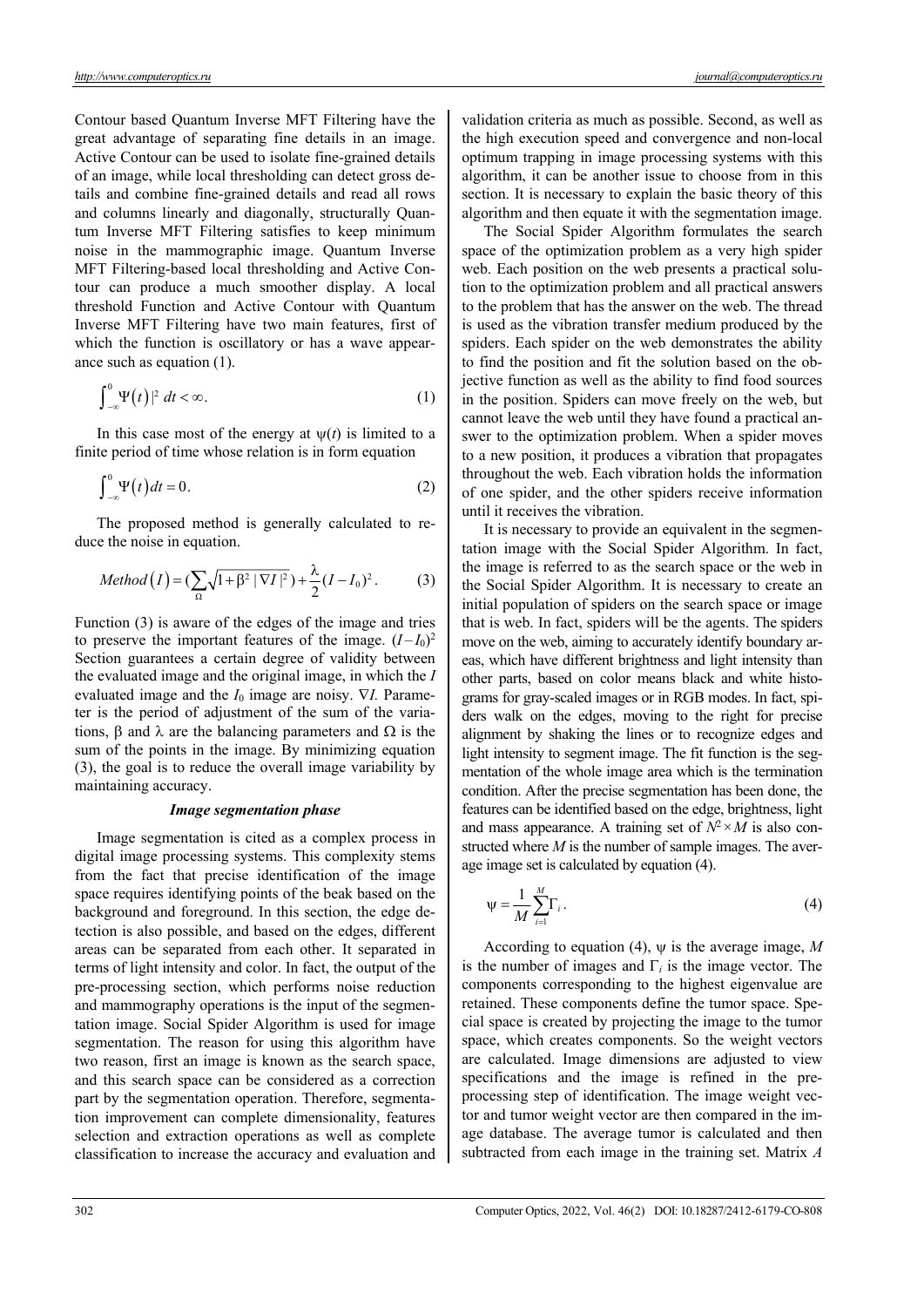is constructed using the results of subtraction operations. The difference between each image and the average image is calculated as the equation (5).

$$
\phi_i = \Gamma_i - \Psi, \qquad i = 1, 2, \dots, M. \tag{5}
$$

According to equation (5),  $\phi_i$  is the difference between the image and the average image. The matrix obtained by subtraction operation, which is matrix *A* is multiplied by its transducer and eventually the covariance matrix *C* is formed whose equation is (6).

$$
C = A^T A. \tag{6}
$$

According to equation (6), this *A* is formed by the difference between the vectors with the spider's motion between each feature of light intensity and edge, for example  $A = [\phi_1, \phi_2, \phi_3, \dots, \phi_M]$ . The dimension of matrix *C* is  $N \times N$ . The number of image samples or *M* is used to form the *C* matrix. In practice we can say that the matrix *C* is  $N \times M$ . On the other hand, when the order *A* is equal to *M*, only *M* of *N* is a special vector number of non-zero values. Then the eigenvalues of the covariance matrix are calculated. The components are then segmented by a number of images, subtracting the number of special vector classes. The number of specific vector classes means the total tumor or tumors in the image. The selected set of special vectors is multiplied by matrix A to reduce the feature space. Special vectors from smaller eigenvalues correspond to smaller changes in the covariance matrix. Other features of the image are maintained. The number of special vectors depends on the accuracy of the images in the image database. A group of specially selected vectors are called components. Once components are acquired, images are collected in the database of images in component space and image weights in the projected image space. Special coefficients are compared in order to determine an image with a special coefficient of database images. The component is then made in the image. The Euclidean distance between the image component and the component collected in the previous step is calculated. The tumor is identified as an object whose Euclidean distance is less than the threshold value in the component database. If all Euclidean distances are greater than the threshold, then the tumor will not be detected in the image and the image will be ignored.

# *Simulation and results*

Simulation has been done and run in a MATLAB platform with 7-core processor and Intel 3.4 GHz processor with 6 MB of cache as well as 6 GB of memory system. In this research, the MIAS dataset is illustrated using statistical properties. In this dataset, there are images with both breast cancer and non-breast cancer features and suspicious cases that based on the statistical data of this section, this diagnosis will be performed correctly. This dataset can be downloaded at:

http://peipa.essex.ac.uk/info/mias.html link, which contains 7 columns as follows:

1st column:

MIAS database reference number.

2nd column:

- Character of background tissue:
- F Fatty
- G Fatty-glandular
- D Dense-glandular

3rd column:

Class of abnormality present:

CALC Calcification

CIRC Well-defined / circumscribed masses

SPIC Spiculated masses

MISC Other, ill-defined masses

ARCH Architectural distortion

ASYM Asymmetry

NORM Normal

4th column:

Severity of abnormality;

B Benign

M Malignant

5th, 6th columns:

x,y image-coordinates of center of abnormality.

7th column:

Approximate radius (in pixels) of a circle enclosing the abnormality.

Simulation is created step by step. Initially, the input image is executed and displayed in the simulation as shown in fig. 1.



*Fig. 1. Input image*

The first part of the preprocessing process is then carried out with the aim of reducing the size of the image and making it identical with the initial noise reduction with a simple median filter. Then the proposed Quantum Inverse MFT Filtering method is used to noise reduction and improve the image as a result fig. 2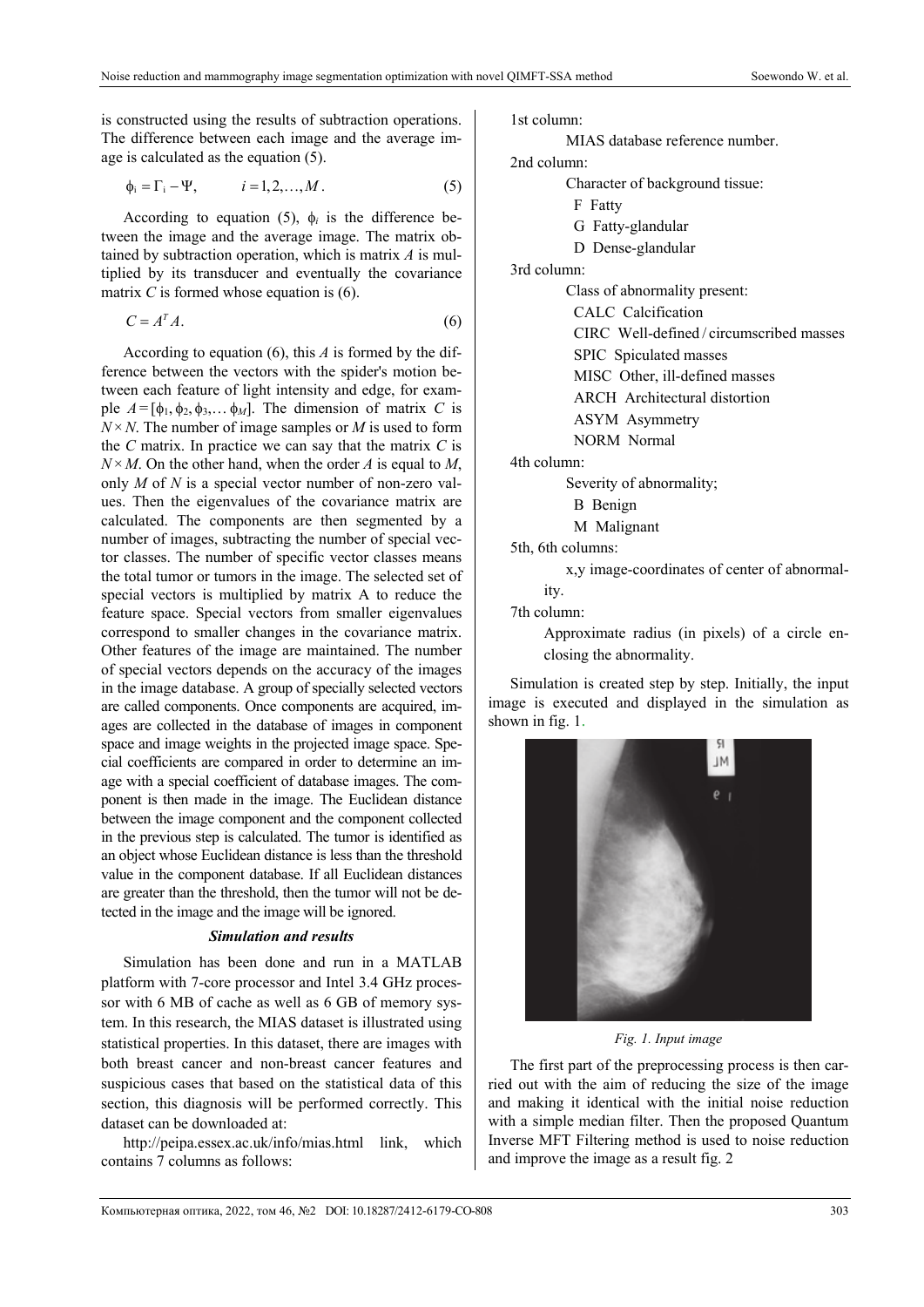

*Fig. 2. Noise reduction with quantum inverse MFT filtering*

Statistically, the proposed noise reduction approach has a higher capability than previous methods, which is done in tab. 1 which compare some methods in terms of evaluation criteria.

| References       | Noise<br>reduction<br>method | Windowing size<br>in input image | <b>PSNR</b><br>(dB) | <b>MSE</b> |
|------------------|------------------------------|----------------------------------|---------------------|------------|
| Kannan, S., et   | Mean                         | $3 \times 3$                     | 25.08               |            |
| al., 2016 [10]   | Filter                       | $5 \times 5$                     | 21.68               | 0.9        |
|                  |                              | $7 \times 7$                     | 20.16               |            |
| Kannan, S., et   | Median                       | $3 \times 3$                     | 30.69               |            |
| al., $2016$ [10] | Filter                       | $5 \times 5$                     | 23.94               | 0.9        |
|                  |                              | $7 \times 7$                     | 22.51               |            |
| Kannan, S., et   | <b>Ouantum In-</b>           | $3 \times 3$                     | 35.69               |            |
| al., $2016$ [10] | verse MFT                    | $5 \times 5$                     | 32.40               | 1.4        |
|                  | Filtering                    | $7 \times 7$                     | 30.78               |            |
| Devakumari,      | Adaptive                     | $3 \times 3$                     | 33.60               |            |
| D., and          | Fuzzy Medi-                  | $5 \times 5$                     | 37.15               | 1.3        |
| Punithavathi,    | an                           | $7 \times 7$                     | 38.39               |            |
| V., 2018[6]      | Filter                       |                                  |                     |            |
| Proposed         | <b>Ouantum In-</b>           | $3 \times 3$                     | 34.57               |            |
| Method           | verse MFT                    | $5 \times 5$                     | 38.41               | 0.7        |
|                  | Filtering                    | $7 \times 7$                     | 43.50               |            |

|                   |  |  |  |  |  |  | Tab. 1. Proposed noise reduction method in comparison |
|-------------------|--|--|--|--|--|--|-------------------------------------------------------|
| to recent methods |  |  |  |  |  |  |                                                       |

The Segmentation with SSA button is then pressed which performs the image segmentation operation with the Social Spider Algorithm at a speed of 0.5 seconds, which represent the output such as fig. 3.

In the Social Spider Algorithm segmentation operation, operators of this algorithm should be defined including the initial population of spiders with 100 spiders, the vibration rate of the blade equal to 2, and the prey attack rate is 0.02 as standard, and the initial presentation of this algorithm is taken into account. The segmentation is performed at 100 iteration using both edge and color properties. Statistically, the proposed image segmentation approach has a high capability compared to previous methods, which is done in tab. 2 with a comparison in terms of evaluation criteria to other methods.

The whole proposed approach is required to be represented as a ROC diagram from the beginning i.e. preprocessing, segmentation and then feature extraction and classification operations, the output is in the form of fig. 4.



*Fig. 3. Image segmentation with social spider algorithm* 



*Fig. 4. ROC curve and AUC for overall results of proposed approach* 

#### *Conclusion*

In this study, we presented a noise reduction and segmentation method for mammographic images from the MIAS dataset in order to improve the level of images and to determine the precise location of the tumors. The proposed approach involves the use of a two-step operation involving preprocessing and segmentation. In the pre-processing phase, a method called Quantum Inverse MFT Filtering was presented that in addition to finding noises and reconstructing them in order to minimize as much as possible. This method moves linear, column and diagonal with minimal repetition of the search pixels. Noises reduction such as salt and pepper, Gaussian, Poisson and impulse noises are the main noises in mammography images and MIAS datasets, which this study was able to estimate at best error rates compared to other methods in terms of 0.7 Mean Square Error and PSNR rates in dB in the  $3 \times 3$ ,  $5 \times 5$  and  $7 \times 7$  windowing sizes with 34.57, 38.41 and 43.50, respectively, which outperformed classical and new methods in this regard. The segmentation operation is also aimed at finding the exact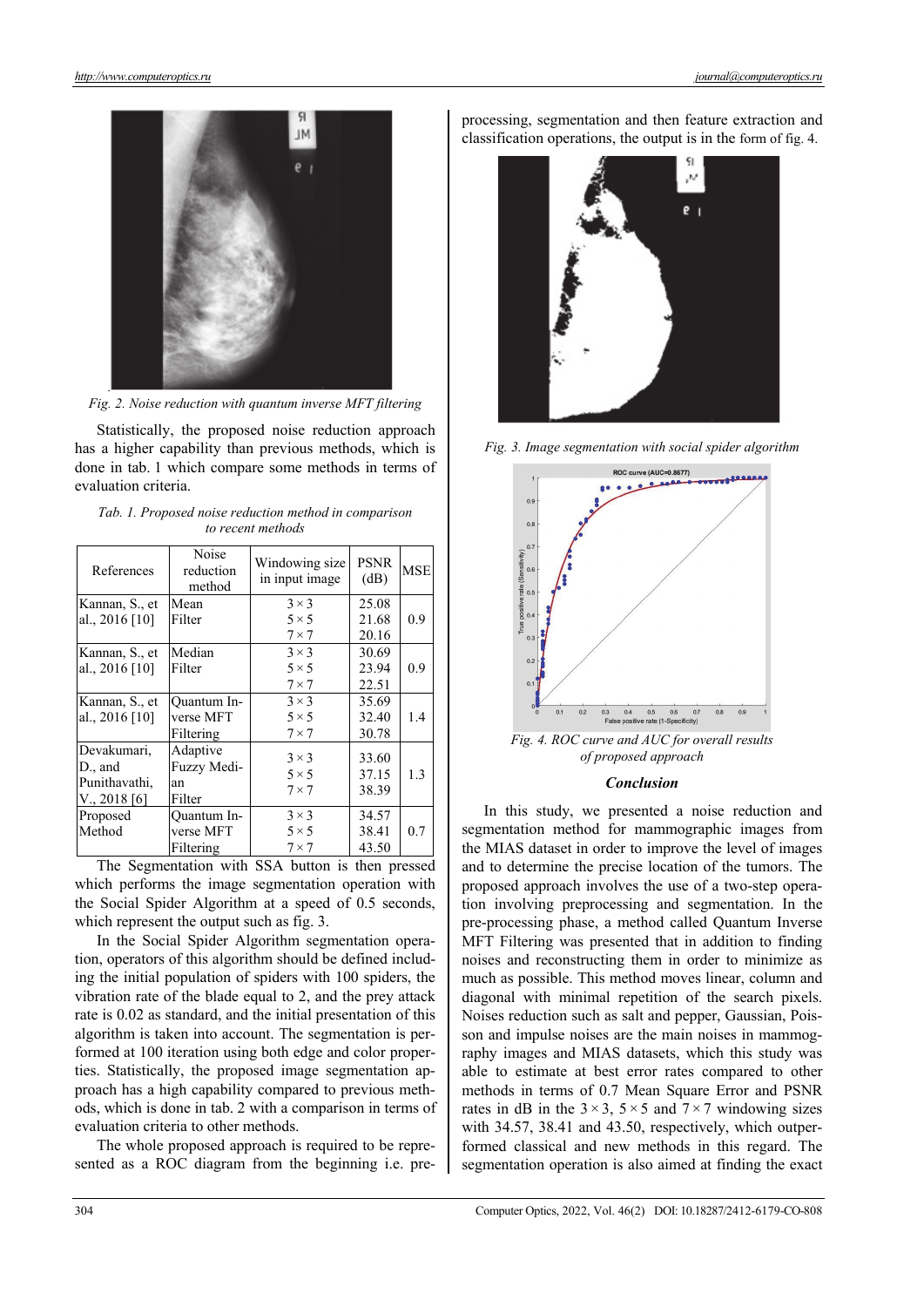mass area with the optimized Social Spider Algorithm, so that each spider is positioned on the pixels, and according to the operators of this algorithm, start moving based on finding two features, namely the intensity of light and edges as far as it can separate the masses from the surface of the image. The results of this section also show that with 0.5 seconds run time in precise detection of masses at the time of segmentation and also 99.08 % accuracy, it is more efficient than previous methods. Similarly, the result of the ROC and the AUC rate of 0.86 show the improvement of the proposed approach.

| Tab. 2. Proposed image segmentation method in comparison |
|----------------------------------------------------------|
| to recent methods                                        |

| References                                  | Segmentation<br>Time (sec)           | Accuracy<br>(%) |
|---------------------------------------------|--------------------------------------|-----------------|
| Abbas, Q., et al., 2013 [15]                | 10 to 60 sec for<br>different images | 92.78%          |
| Pereira, D. C., et al., 2014 [16]           | $11.05$ sec                          | 93.54%          |
| Cordeiro, F. R., et al., 2016 [17]          | 2 sec                                | 92.50%          |
| El Adoui, Mohammed, et al., 2019<br>[18]    | 4 sec                                | 98.50%          |
| Dalmis, M. U., et al., 2017 [19]            | 4 sec                                | 93.30%          |
| Moeskops, P, et al., 2016 [20]              | 4 sec                                | 81%             |
| Milletari, F., et al., 2016 [21]            | 4 sec                                | 82.39%          |
| Mouelhi, Aymen, et al., 2018 [22]           | 2 sec                                | 98%             |
| Punitha, S., et al., 2018 [23]              | $1.7 \text{ sec}$                    | 97.8%           |
| Rouhi, Rahimeh et al., 2015 [24]            | $1.2 \text{ sec}$                    | 96.47%          |
| Karabatak, Murat, 2015 [27]                 | 1 sec                                | 98.54%          |
| Mohebian, Mohammad R., et al.,<br>2017 [30] | 14 sec                               | 85%             |
| Proposed Method                             | $0.5 \text{ sec}$                    | 99.08%          |

#### *References*

- [1] Saxena S, Gyanchandani M. Machine learning methods for computer-aided breast cancer diagnosis using histopathology: A narrative review. J Med Imaging Radiat Sci 2020; 51(1): 182-193.
- [2] Joshua LM, Huda F, Rao S, Ravi B. Clinicopathological significance of immunohistochemical expression of Filamin A in breast cancer. J Carcinog 2020; 19: 13. DOI: 10.4103/jcar.JCar\_9\_20.
- [3] Feng H, Cao J, Wang H, Xie Y, Chen B. A knowledgedriven feature learning and integration method for breast cancer diagnosis on multi-sequence MRI. Magn Reson Imaging 2020; 69: 40-48.
- [4] Bayraktar S, Batoo S, Okuno S, Glück S. Immunotherapy inbreast cancer. J Carcinog 2019; 18: 2. DOI: 10.4103/jcar.JCar\_2\_19.
- [5] Devakumari, D., and Punithavathi, V. Comparison of noise removal filters for breast cancerdetection in mammogram images. Int J Pure Appl Math 2018; 119(18): 3863-3874.
- [6] Batoo S, Bayraktar S, Al-Hattab E, Basu S, Okuno S, Glück S. Recent advances and optimal management of human epidermal growth factor receptor-2-positive earlystage breast cancer. J Carcinog 2019; 18: 5. DOI: 10.4103/jcar.JCar\_14\_19.
- [7] Wajid SK, Hussain A. Local energy-based shape histogram feature extraction technique for breast cancer diagnosis. Expert Syst Appl 2015; 42(20): 6990-6999.
- [8] Sangeetha R, Murthy KS. A novel approach for detection of breast cancer at an early stage using digital image processing techniques. Int Conf on Inventive Systems and Control (ICISC) 2017: 1-4.
- Chowdhary CL, Acharjya DP. Breast cancer detection using intuitionistic fuzzy histogram hyperbolization and possibilitic fuzzy c-mean clustering algorithms with texture feature based classification on mammography images. Proc Int Conf on Advances in Information Communication Technology and Computing 2016: 21.
- [10] Kannan S, Subiramaniyam NP, Rajamanickam AT, Balamurugan A. Performance comparison of noise reduction inmammogram images. Int J Res Eng Technol 2016; 5(2): 31-33.
- [11] Jiang X, Wang Z, Zhang L, Stampanoni M. Noiseanalysis-based non-local means method for X-ray gratingbased mammography denoising. IEEE Trans Nucl Sci 2013; 60(2): 802-809.
- [12] Talha M, Sulong G, Jaffar A. Preprocessing digital breast mammograms using adaptive weighted frost filter. Biomedical Research 2016; 27(4): 1407-1412.
- [13] Elyasi I, Pourmina MA, Moin M-S. Speckle reduction in breast cancer ultrasound images by using homogeneity modified Bayes shrink. Measurement 2016; 91; 55-65.
- [14] Eckert D, Vesal S, Ritschl L, Kappler S, Maier A. Deep learning-based denoising of mammographic images using physics-driven data augmentation. In Book: Tolxdorff T, Deserno T, Handels H, Maier A, Maier-Hein K, Palm C, eds. Bildverarbeitung für die Medizin 2020. Informatik aktuell. Wiesbaden: Springer Vieweg; 2020. DOI: 10.1007/978-3-658-29267-6\_21.
- [15] Abbas Q, Celebi ME, Garcia IF. Breast mass segmentation using region-based and edge-based methods in a 4-stage multiscale system. Biomed 2013; 8: 204-214.
- [16] Pereira DC, Ramos RP, Do Nascimento MZ. Segmentation and detection of breast cancer in mammograms combining wavelet analysis and genetic algorithm. Comput Methods Progr Biomed 2014; 114: 88-101.
- [17] Cordeiro FR, Santos WP, Silva-Filho AG. An adaptive semi-supervised Fuzzy GrowCut algorithm to segment masses of regions of interest of mammographic images. Appl Soft Comput 2016; 46: 613-628.
- [18] El Adoui M, Mahmoudi SA, Larhmam AM, Benjelloun M. MRI breast tumor segmentation using different encoder and decoder CNN architectures. MDPI Computers 2019; 8(3): 52.
- [19] Dalmıs MU, Litjens G, Holland K, Setio A, Mann R, Karssemeijer N, Gubern-Merida A. Using deep learning to segment breast and fibroglandular tissue in MRI volumes. Med Phys 2017; 44: 533-546.
- [20] Moeskops P, Wolterink JM, van der Velden BH, Gilhuijs KG, Leiner T, Viergever MA, Isgum I. Deep learning for multitask medical image segmentation in multiple modalities. Int Conf on Medical Image Computing and Computer-Assisted Intervention 2016: 478-486.
- [21] Milletari F, Navab N, Ahmadi SA. V-net: Fully convolutional neural networks for volumetric medical image segmentation. Proc 2016 Fourth Int Conf on 3D Vision 2016: 565-571.
- [22] Mouelhi A, Rmili H, Ali BJ, Sayadi M, Doghri R, Mrad K. Fast unsupervised nuclear segmentation and classification scheme for automatic allred cancer scoring in immunohistochemical breast tissue images. Comput Methods Programs Biomed 2018; 165: 37-51.
- [23] Punitha S, Amuthan A, Joseph KS. Benign and malignant breast cancer segmentation using optimized region growing technique. Future Comput Inf J 2018; 3(2): 348-358.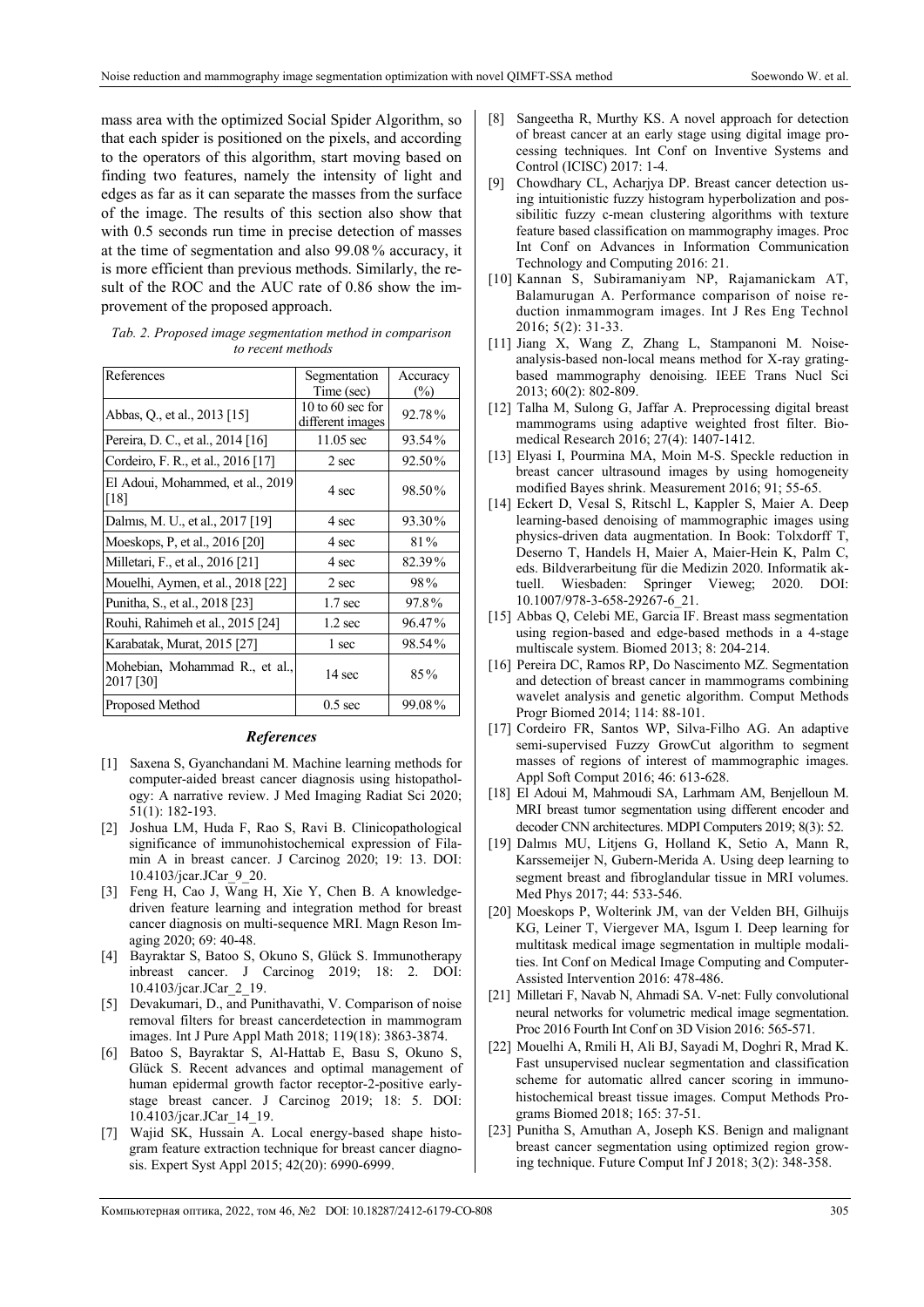- [24] Rouhi R, Jafari M, Kasaei S, Keshavarzian P. Benign and malignant breast tumors classification based on region growing and CNN segmentation. Expert Syst Appl 2015; 42(3): 990-1002.
- [25] Khalilabad ND, Hassanpour H. Employing image processing techniques for cancer detection using microarray images. Comput Biol Med 2016; 81(1): 139-147.
- [26] Kaymak S, Helwan A, Uzun D. Breast cancer image classification using artificial neural networks. Procedia Comput Sci 2017; 120: 126-131.
- [27] Karabatak M. A new classifier for breast cancer detection based on Naïve Bayesian. Measurement 2015; 72: 32-36.
- [28] Wang F, Zhang S, Henderson LM. Adaptive decisionmaking of breast cancer mammography screening: A heuristic-based regression model. Omega 2018; 76: 70-84.
- [29] Mohebian MR, Marateb HR, Mansourian M, Mañanas MA, Mokarian F. A hybrid computer-aided-diagnosis system for Prediction of Breast Cancer Recurrence (HPBCR) using optimized ensemble learning. Comput Struct Biotechnol J 2017; 15: 75-85.

# *Authors' information*

**Dr. Widiastuti Soewondo dr., Sp.Rad(K),** is a permanent lecturer at Sebelas Maret University who has the position of Head Lecturer. Obtained a bachelor's degree at Gadjah Mada University with a dr. in 1983, earned a doctorate in radiology specialist at Gadjah Mada University with a Sp.Rad degree in 1993, and subsequently obtained a SpRad.(K) degree at the Indonesian College of Radiology in 2009, and a doctorate at Airlangga University with a Dr in 2011. Some of the published articles include Ferritin and genu joints ultrasound in major-beta thalassemia in GSC Advanced Research and Reviews, The use of FIESTA sequence MRI in successful management of abdominal pregnancy in Clinical Imaging, and Imaging findings of COVID 19 in children: Literature review on GSC Advanced Research and Reviews. E-mail: *widiastuti.sprad56@staff.uns.ac.id* .

**Salih Omer Haji** (b. 1969), studied Msc. and Ph. D in medical physics college of science, Salahaddin university-Erbil. Currentely is working as a lecturer in physics department, Salahaddin university-Erbil. Research interested: image processing and medical Imaging. E-mail: *salih.haji@su.edu.krd* .

**Mohsen Eftekharian** (born 1983), is a PhD student in Department of Computer Engineering, Gorgan Branch, Islamic Azad University, Gorgan, Iran. Hi is a top doctoral student in 2017 and currently working as a lecturer in Department of Computer Engineering, Damqan Branch, Islamic Azad University, Damqan, Iran. Research interested: image processing, machine learning. E-mail: *m.eftekharian@gorganiau.ac.ir*.

**Dr. Haydar A**. **Marhoon** holds a Bachelor in Control and System Engineering from University of Technology, Baghdad in 2003. His Master's degree and Ph.D in Information Technology are both from Universiti Utara Malaysia in 2012 and 2017 respectively. He works at the Computer Science, University of Kerbala and currently in Al-Ayen University, Iraq. Research interests are computer networks, communication engineering and computer graphics processing. Their most recent publication is "Comparison of Performance Among Forwarding Strategies in CCN: Disaster Scenarios". E-mail: *haydar@alayen.edu.iq* .

**Aleksei Evgenievich Dorofeev** (b. 1988) graduated from Sechenov First Moscow State Medical University in 2011, majoring in Dentistry. Works as Associate Professor of the Department of Propaedeutics of Dental Diseases the Institute of Dentistry. Research interests: CAD/CAM technology, digital smile design, management in dentistry. E-mail: *dorofeev\_a\_e@staff.sechenov.ru* .

**Abduladheem Turki Jalil** received her M.Sc. degree in Microbiology from Yanka Kupala State University of Grodno. Belarus, in the year 2019. Received her PhD Student in Virology from Yanka Kupala State University of Grodno. Belarus, in the year 2020. Her area of interests includes microbiology, immunology, virology, molecular. E-mail: *abedalazeem799@gmail.com* .

**Mohammed Abed Jawad** (b. 1992) Graduated from Middle Technical University/Medical Laboratory Technology in Clinical Immunology and Clinical Chemistry in 2020. He works as a lecturer and researcher in field of clinical immunology and clinical chemistry in Al-Nisour University College /Iraq. E-mail: *mohammed.a.medical.lab@nuc.edu.iq* .

**Dr. Abdullah Hasan Jabbar** completed his PhD from Nanoscale and Medical Physics Research Laboratory, Universiti Tun Hussein Onn Malaysia (UTHM), Malaysia. Awarded as Best Iraqi student in 2018 and received the grant by the university UTHM by Malaysian government and published more than 30 research papers in reputed Scopus and Clarivate journals. His research interest span from polymers resists to functional nanomaterials especially in Medical